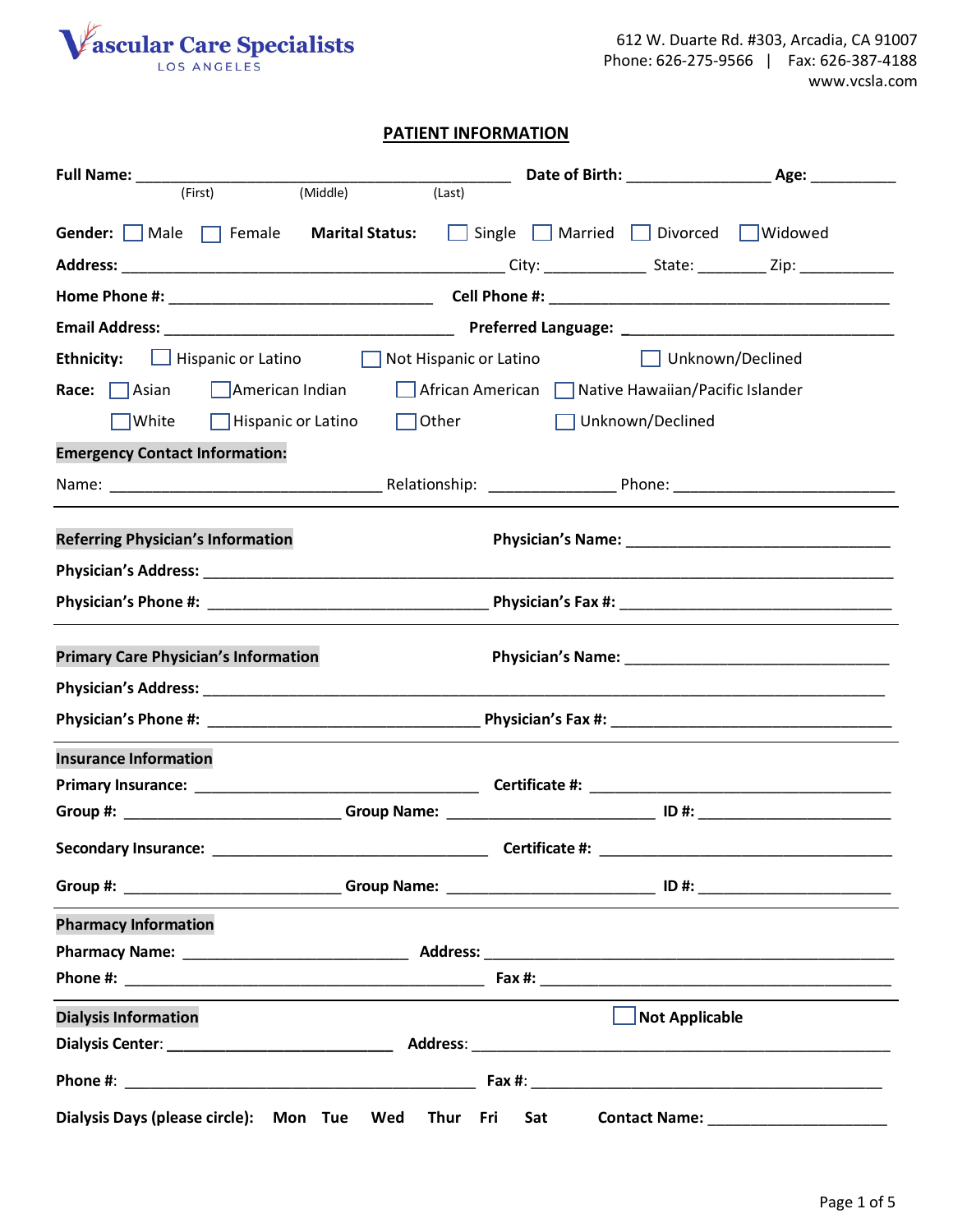

# **Past Medical History (please circle answer):**

|                                |     |     | Year of |                                                        |     |    | Year of |
|--------------------------------|-----|-----|---------|--------------------------------------------------------|-----|----|---------|
| <b>Condition</b>               |     |     | Onset   | <b>Condition</b>                                       |     |    | Onset   |
| <b>Coronary Artery Disease</b> | Yes | No  |         | <b>Chronal Renal Failure</b>                           | Yes | No |         |
| <b>Diabetes</b>                | Yes | No. |         | <b>High Cholesterol</b>                                | Yes | No |         |
| Hypertension                   | Yes | No  |         | Obesity                                                | Yes | No |         |
| Stroke                         | Yes | No  |         | <b>COPD</b> (Chronic Obstructive<br>Pulmonary Disease) | Yes | No |         |

#### **Past Surgical History (including hospitalization and cardiovascular procedures):**

| <b>Surgery Type</b>                                                                                  | <b>Date</b>                   | Doctor/Hospital     |  |  |  |
|------------------------------------------------------------------------------------------------------|-------------------------------|---------------------|--|--|--|
|                                                                                                      |                               |                     |  |  |  |
|                                                                                                      |                               |                     |  |  |  |
|                                                                                                      |                               |                     |  |  |  |
|                                                                                                      |                               |                     |  |  |  |
| <b>Allergies:</b>                                                                                    | $\overline{\ }$ Yes $\Box$ No |                     |  |  |  |
| <b>Social History:</b>                                                                               |                               |                     |  |  |  |
| Do you smoke?                                                                                        | No<br>Yes                     | How much? Now much? |  |  |  |
| Are you a former smoker?                                                                             | No<br>Yes                     |                     |  |  |  |
| Do you drink alcohol?                                                                                | No.<br>Yes                    |                     |  |  |  |
| Family History (Please circle answer if your immediate/blood relatives had the following conditions) |                               |                     |  |  |  |

| <b>Condition</b>               |            |           | <b>Family Member</b> | <b>Condition</b>          |     |           | <b>Family Member</b> |
|--------------------------------|------------|-----------|----------------------|---------------------------|-----|-----------|----------------------|
| <b>Coronary Artery Disease</b> | <b>Yes</b> | No        |                      | Cancer                    | Yes | No.       |                      |
| <b>Diabetes</b>                | <b>Yes</b> | No        |                      | High Cholesterol          | Yes | <b>No</b> |                      |
| Hypertension                   | Yes        | <b>No</b> |                      | Obesity                   | Yes | <b>No</b> |                      |
| Stroke                         | Yes        | No.       |                      | Gout                      | Yes | <b>No</b> |                      |
| <b>Bleeding Tendency</b>       | Yes        | No        |                      | Arthritis                 | Yes | <b>No</b> |                      |
| Varicose Veins                 | Yes        | No.       |                      | Peripheral Artery Disease | Yes | No.       |                      |

#### **Medication List:**

| <b>Medication Name</b> | Dose / Frequency |
|------------------------|------------------|
|                        |                  |
|                        |                  |
|                        |                  |
|                        |                  |

| <b>Medication Name</b> | Dose / Frequency | <b>Medication Name</b> | Dose / Frequency |
|------------------------|------------------|------------------------|------------------|
|                        |                  |                        |                  |
|                        |                  |                        |                  |
|                        |                  |                        |                  |
|                        |                  |                        |                  |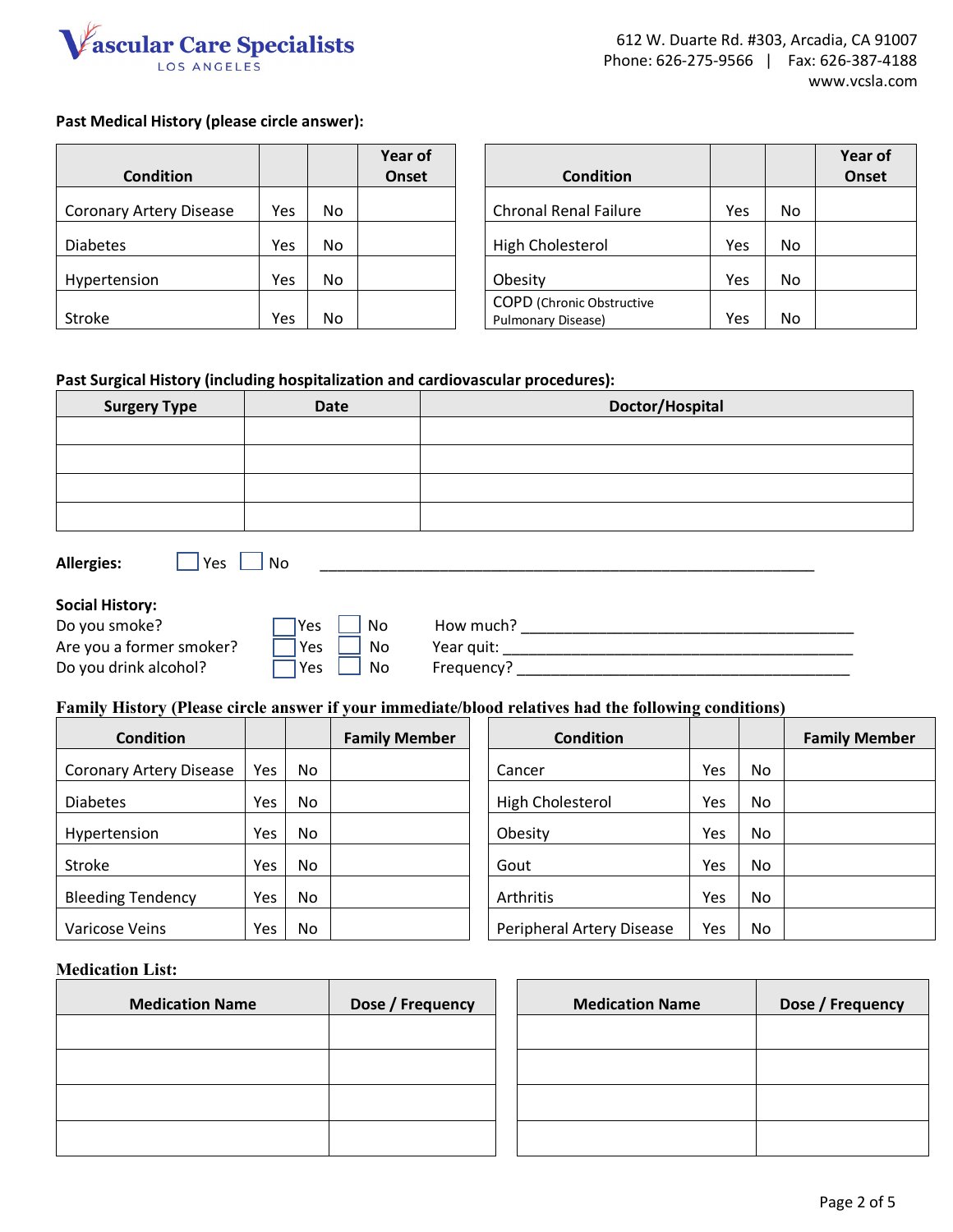

### **Review of Systems (Check all that you are currently experiencing):**

| <b>CARDIOVASCULAR</b>                | <b>GENITOURINARY:</b>     | <b>PSYCHIATRIC:</b>       |  |  |
|--------------------------------------|---------------------------|---------------------------|--|--|
| Chest pain or palpitations           | Frequent urination        | Depression                |  |  |
| Shortness of breath                  | Burning/painful urination | Anxiety                   |  |  |
| Difficulty walking two blocks        | Blood in urine            | Hallucination             |  |  |
| heart murmur                         | Kidney stones             | <b>ENDOCRINE:</b>         |  |  |
| <b>EARS, EYES, NOSE, THROAT</b>      | <b>MUSCULOSKELETAL:</b>   | <b>Excessive thirst</b>   |  |  |
| Do you wear glasses?                 | Joint pain                | Frequent urination        |  |  |
| Change in vison                      | Joint swelling            | Intolerant to heat/cold   |  |  |
| Change in hearing                    | Injuries to joint         | <b>HEMATOLOGIC:</b>       |  |  |
| Frequent sneezing                    | fractures                 | Anemia                    |  |  |
| Nosebleeds                           | SKIN:                     | <b>Excessive bleeding</b> |  |  |
| <b>RESPIRATORY:</b>                  | Hives                     | <b>Excessive bruising</b> |  |  |
| Shortness of breath while<br>walking | Eczema                    | Swollen glands            |  |  |
| Cough                                | Rash                      | IMMUNOLOGY/ALLERGY:       |  |  |
| Wheezing                             | Abnormal pigmentation     | Itchy eyes                |  |  |
| <b>GASTROINTESTINAL:</b>             | <b>NEUROLOGICAL:</b>      | Runny noes                |  |  |
| <b>Bloody bowel movements</b>        | <b>Fainting spells</b>    | <b>GENERAL:</b>           |  |  |
| Recent change in bowel habits        | Convulsions               | Fevers or chills          |  |  |
| Frequent diarrhea                    | Paralysis                 | Night sweats              |  |  |
| Heartburn or indigestion             | Headaches                 | Recent weight change      |  |  |

*I understand that the above information is required to provide me with the proper medical care in a safe and effective manner. I have completed the questions to the best of my knowledge. Should further information be needed, I give my consent to ask the respective healthcare provider agency to release any necessary information. I will notify the doctor of any changes in my health or medication.* 

 $\frac{1}{2}$  ,  $\frac{1}{2}$  ,  $\frac{1}{2}$  ,  $\frac{1}{2}$  ,  $\frac{1}{2}$  ,  $\frac{1}{2}$  ,  $\frac{1}{2}$  ,  $\frac{1}{2}$  ,  $\frac{1}{2}$  ,  $\frac{1}{2}$  ,  $\frac{1}{2}$  ,  $\frac{1}{2}$  ,  $\frac{1}{2}$  ,  $\frac{1}{2}$  ,  $\frac{1}{2}$  ,  $\frac{1}{2}$  ,  $\frac{1}{2}$  ,  $\frac{1}{2}$  ,  $\frac{1$ 

Patient Name (Print)

Patient or Guardian/Legal Representative Signature Date

\_\_\_\_\_\_\_\_\_\_\_\_\_\_\_\_\_\_\_\_\_\_\_\_\_\_\_\_\_\_\_\_\_\_\_\_\_\_\_\_\_\_\_\_\_\_\_\_\_\_\_\_\_\_\_\_\_\_\_\_\_\_

 $\mathcal{L}_\mathcal{L} = \mathcal{L}_\mathcal{L} = \mathcal{L}_\mathcal{L} = \mathcal{L}_\mathcal{L} = \mathcal{L}_\mathcal{L} = \mathcal{L}_\mathcal{L} = \mathcal{L}_\mathcal{L} = \mathcal{L}_\mathcal{L} = \mathcal{L}_\mathcal{L} = \mathcal{L}_\mathcal{L} = \mathcal{L}_\mathcal{L} = \mathcal{L}_\mathcal{L} = \mathcal{L}_\mathcal{L} = \mathcal{L}_\mathcal{L} = \mathcal{L}_\mathcal{L} = \mathcal{L}_\mathcal{L} = \mathcal{L}_\mathcal{L}$ 

Physician Signature Date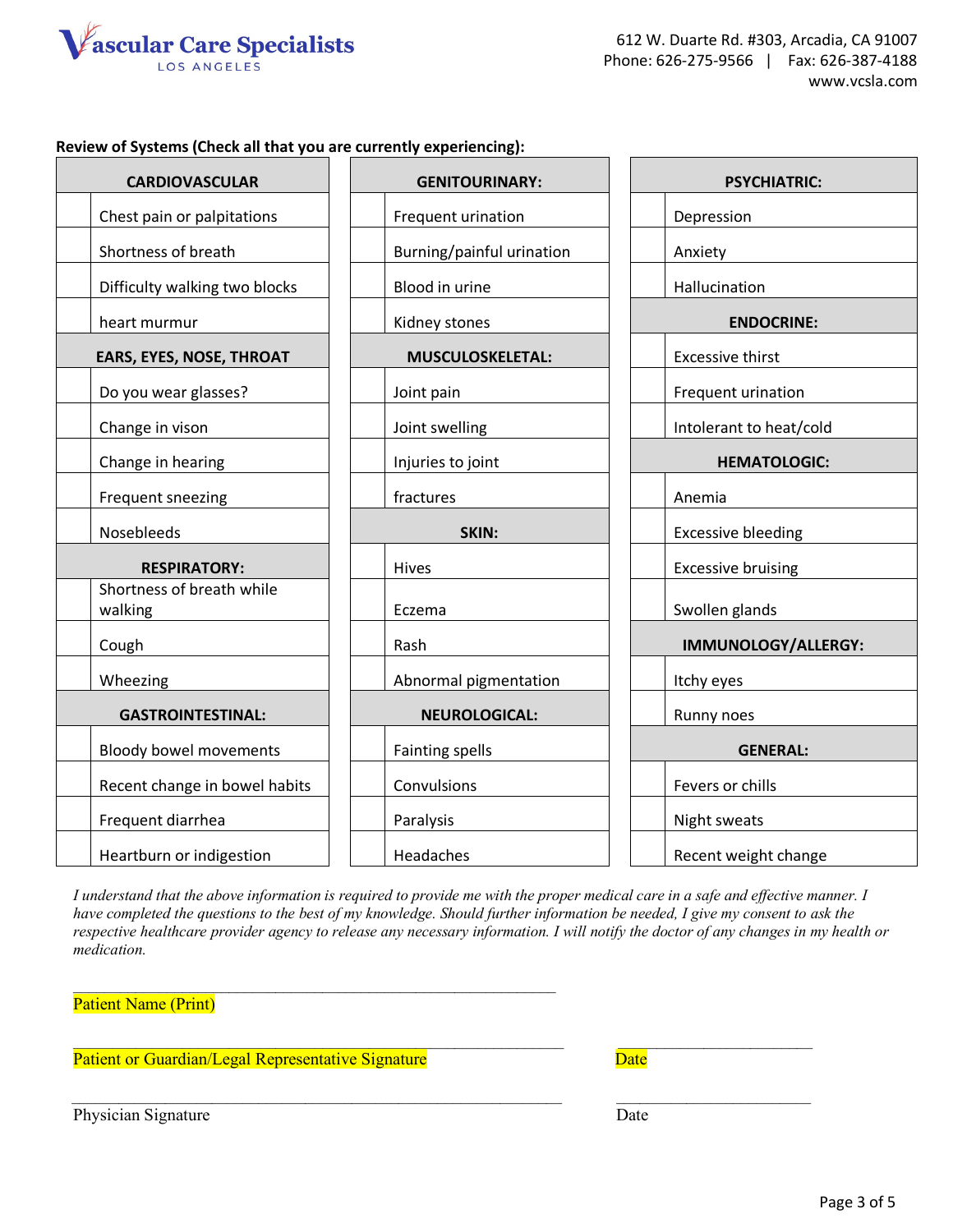

# **Disclosure of Protected Health Information**

I have been provided and have reviewed the Notice of Privacy Practice which provides a complete description of the uses and disclosures of certain medical information. I understand that as part of the provision of medical services, Vascular Care Specialists of Los Angeles creates and maintains health records (in written, oral, or electronic format) for medical treatment, payment, health care operations, and all other purposes outlined in the Notice of Privacy Practice.

 $(i$ nitials) I authorize the release of any medical information necessary to process any claim. I permit a copy of this authorization to be used in place of the original. This authorization may be revoked by either my insurance company or me at any time, in writing, except where disclosure have already been made on my prior consent.

# **Notice of Financial Responsibility**

I have been provided and have reviewed the Notice of Patient Financial Responsibility which describes my financial obligations. I understand that Vascular Care Specialists of Los Angeles will submit billing for medical services, as a courtesy, to my insurance carriers but I am ultimately responsible for the payment for all medical services provided.

 $(i$ nitials) I understand that I am financially responsible to the physician for all charges.

Patient Name (print)

Patient or Guardian/Legal Representative Signature Date

Witness Signature **Date** Date **Date**